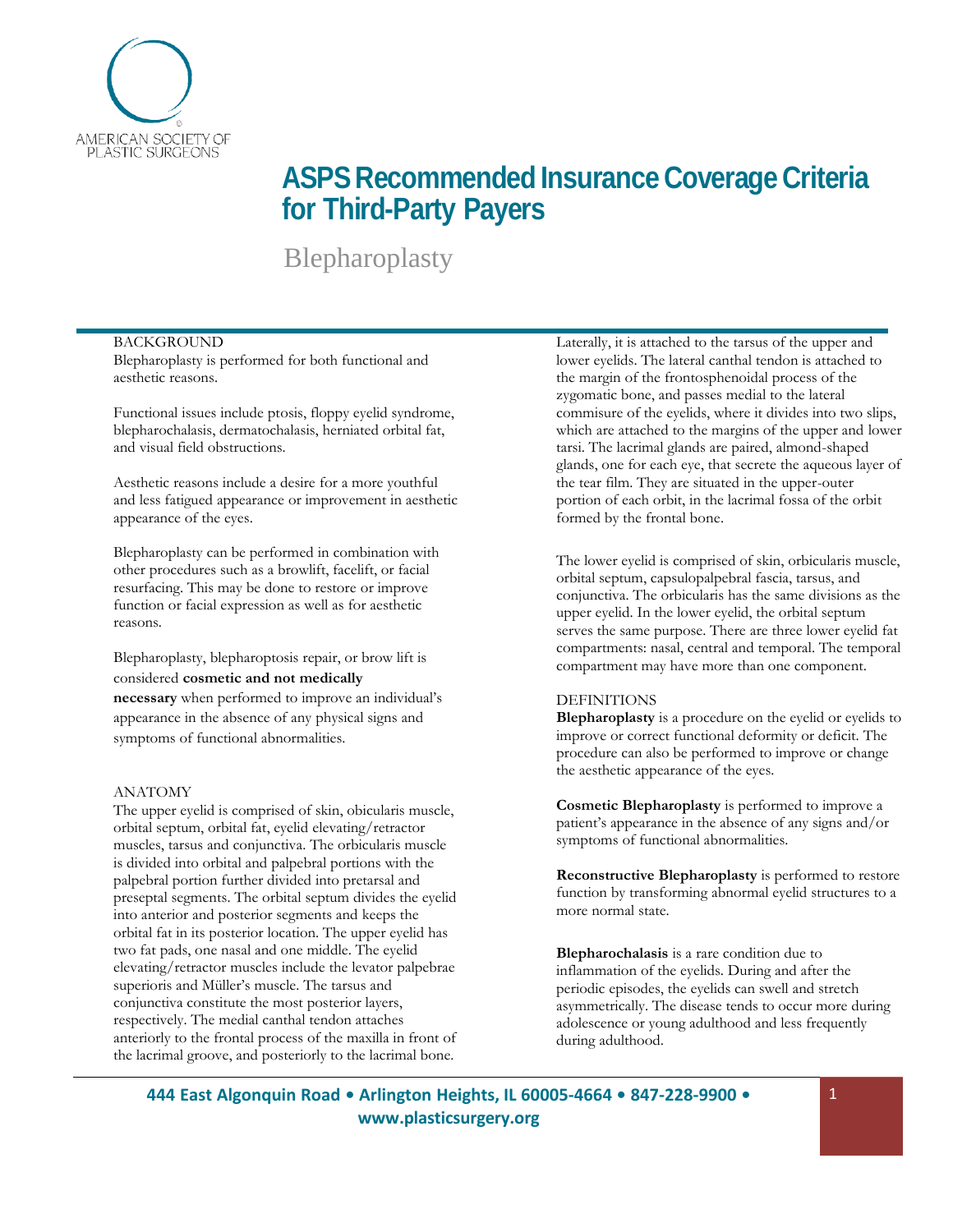**Dermatochalasis** is a common condition of aging characterized by deficient elastic fibers of the skin. Skin redundancy and/or muscle laxity involving the eyelids can obstruct the visual field and thus impair vision.

**Ptosis** or blepharoptosis is a weakness or dysfunction of the eyelid elevating/retractor muscle or muscle complex. This will lead to an eyelid droop that can impair or obstruct the visual field.

**Visual Field Impairment** can be caused by ptosis, dermatochalasis or blepharochalasis. When the visual field is obstructed by ptosis, the eyelid margin/gray line is resting on or near the pupil upon a normal forward gaze. When the visual field is obstructed by dermatochalasis or blepharochalasis, the eyelid margin/gray line is resting well above the pupil upon a normal forward gaze. However, the skin (in the case of dermatochalasis) or the skin, muscle, and lymphatic fluid (in the case of blepharochalasis) will hang over the pupil and obstruct the visual field. This is also sometimes known as "pseudoptosis."

## DIAGNOSTIC CRITERIA

Preoperative Consultation: Preoperative consultation should evaluate the patient's reasons for seeking surgery. Patients may present with a variety of symptoms or combination of symptoms including edema, visual field defects, hypertrophy of the obicularis oculi, conjunctival inflammation, keratitis, malar festoons, blepharochalasis, dermatochalasis, lagophthalmos, protrusion of orbital fat, eyelid ptosis, and eyebrow ptosis. Medical history should include other illnesses, history of dry eye, lagophthalmos, all medications, allergies, history of eyelid swelling, thyroid disease, heart failure, and bleeding tendencies.

Physical Examination: The initial examination should include an evaluation of the amount of skin on the upper and lower lids; distribution of orbital fat; vector of the lower eyelid; and physical characteristics of the skin including degree of elasticity and pigmentation. It may be necessary for patients with a history of dry eye to undergo a Schirmer's test (tearing or dry eye test). Ptosis of the upper eyelid is determined by measuring the palpebral fissure vertical width and margin reflex distance (MRD-1). The definition of ptosis is an upper marginal reflex distance below 2 mm or an asymmetry of more than 2 mm between the eyes. Levator excursion is also assessed. Iopidine (apraclonidine) drops can be used to discern between Horner's syndrome and other types of ptosis. Visual field assessment is required for functional blepharoplasty. The forehead and eyebrow should be evaluated for brow ptosis.

Photography: Preoperative photographs may be used in patient assessment. Preoperative photographs may be

taken to meet the requirements of both the insurers and surgeons. Additional photographs may include upward and downward gaze as well as oblique views.

Laboratory Tests: Laboratory tests, when indicated, should include CBC/SMA-7, bleeding and clotting studies, thyroid function tests, cardiac evaluation and other tests as indicated.

Additional Testing: Consultation with an optometrist or ophthalmologist can be arranged for field of vision examination. Functional impairment due to upper eyelid dermatochalasis can be demonstrated when visual field testing confirms visual field obstruction, which improves with taping (or similar intervention).

### MANAGEMENT

### **Non-Operative**

Patients with thyroid disease or allergies may be treated medically and may not require surgery. Patients primarily concerned with wrinkles around the lateral eye (crow's feet) can be treated with Botox and /or resurfacing procedures (laser/peel).

Please Note: Surgery may not be appropriate if the patient's expectations cannot be met by the operative procedure desired.

### **Operative**

**Goals:** Operative treatments include various surgical techniques directed at correcting the abnormality found on physical exam. When there is visual field impairment, blepharoplasty procedures are considered to be reconstructive.2 If, however, blepharoplasty is solely for enhanced appearance, then it is considered cosmetic. One of the most commonly performed cosmetic procedures is blepharoplasty (ASPS statistics 2015).

**Preoperative Instructions:** The treating physician should inquire about the patient's use of medications that affect bleeding, bruising, or anesthesia. The treating physician and patient should discuss appropriate discontinuation of these drugs prior to surgery.

**Anesthesia:** Blepharoplasty may be performed under local anesthesia, local with intravenous sedation, or general anesthesia. The surgeon and anesthesia provider will determine which is appropriate for the individual patient's condition.

In operative cases, insurance may pay for the indicated procedure(s). This will depend on the individual insurance and the procedure(s) selected/completed. Please look at the CPT Coding at the end of this article for further assistance.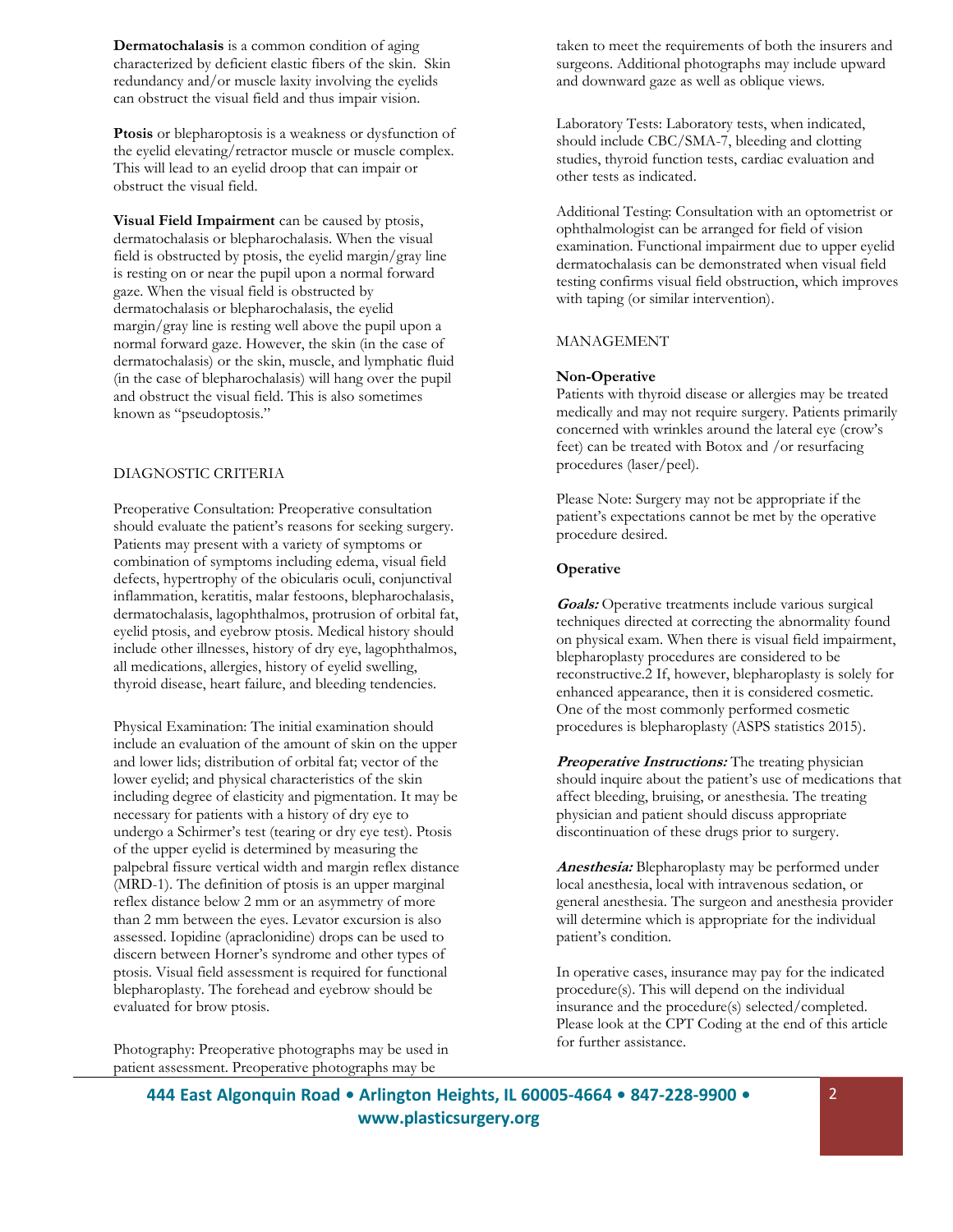In non-reconstructive cases, where the blepharoplasty procedure(s) are used for cosmetic correction or cosmetic enhancement, insurance should not be billed as the operative correction is for a purely aesthetic purpose. CPT codes as listed should be used for identification and/or reporting purposes only. They should not be used for billing purposes in purely aesthetic cases.

## **Operative Techniques**

**Upper Eyelid:** Blepharoplasty is performed to remove excess eyelid skin, muscle and/or protruding orbital fat. When the brow position does not need to be raised and only the eyelid skin and fat are to be addressed, the patient may be marked prior to surgery. The upper lid markings are placed such that the final scar will fall in the supratarsal fold or just under the brow.20

The CO2 laser or other heat delivery application can be used as the incisional tool as well as for orbicularis tightening and periocular skin resurfacing.3, 8

Asian eyelids may warrant different surgical approaches depending on the desired result due to anatomic differences.9,21

Transconjunctival approach as well as brow stabilization, various ptosis repair methods, and lacrimal gland suspension have been described.10,11,22 Depending on a given patient's anatomy, either fat resection or autologous fat grafting may be employed.

Blepharoplasty can be performed utilizing a variety of suturing techniques: interrupted sutures, continuous sutures, and subcutaneous running sutures. These sutures can be absorbable sutures or nonabsorbable sutures. In addition, a tissue adhesive glue can also be utilized for incision closure.

**Lower Eyelid:** Lower eyelid blepharoplasty is performed to remove excess eyelid skin, muscle and/or protruding fat, and to adjust the position of the lower lid and/or orbital septum.12 If there is redundant skin to be removed, the lower eyelid may be marked prior to the procedure and may extend laterally into the skin crease.

When there is skin and muscle excess, the subciliary incision is marked and either a skin or a skin muscle flap is raised. Eyelid retractor advancement or resection, and orbital septal reset procedures have been described.

Depending on a given patient's anatomy, either fat resection or fat grafting may be employed. Either canthopexy or canthoplasty may be used to reposition and/or tighten the eyelid. A tarsal strip procedure can be used in cases of excessive lid laxity. Laterally the obicularis muscle can be re-approximated with fine sutures and the skin can be closed in a variety of ways (similar to the upper lid). If there is only protruding fat

and no excess skin in the lower lid, a transconjunctival approach may be utilized.

## POST OPERATIVE

Dressings, such as tapes, can be applied to external incisions or surrounding skin. Ophthalmic ointment with or without antibiotic can be used as well. Iced saline gauze or cold compress packs may be used for the first 48-72 hours. The patient should keep their head up and avoid straining or strenuous activity for 7 days. The patient can get the incision wet in 24 hours and reapply ointment to their eyes and/or incision 2-3 times daily. A mild non-aspirin containing analgesic can be prescribed and the patient should be instructed to call immediately if pain occurs which is not relieved with this mild analgesic or if the patient has any visual disturbance.

## POSSIBLE SEQUELAE AND COMPLICATIONS Possible Sequelae

- Chemosis
- Suture tunnels/inclusion cysts
- Persistent rhytids
- Asymmetry
- Dry Eye
- **Excessive Tearing**
- Temporary lagophthalmos

## Complications

- Corneal abrasion
- Inferior oblique injury
- Inferior rectus injury
- Retrobulbar hematoma
- Diplopia
- Blindness
- Infection
- Eyelid malposition ectropion/entropion
- Ptosis
- **Proptosis**
- Hypertropic scars/keloids
- Fat necrosis
- Permanent lagophthalmos

## PROVIDER QUALIFICATIONS

The individual performing this procedure, regardless of the location of the surgical facility, should have approved hospital privileges for the procedure and be qualified for examination or be certified by the surgical board recognized by the American Board of Medical Specialties, such as the American Board of Plastic Surgery.

## DISCLAIMER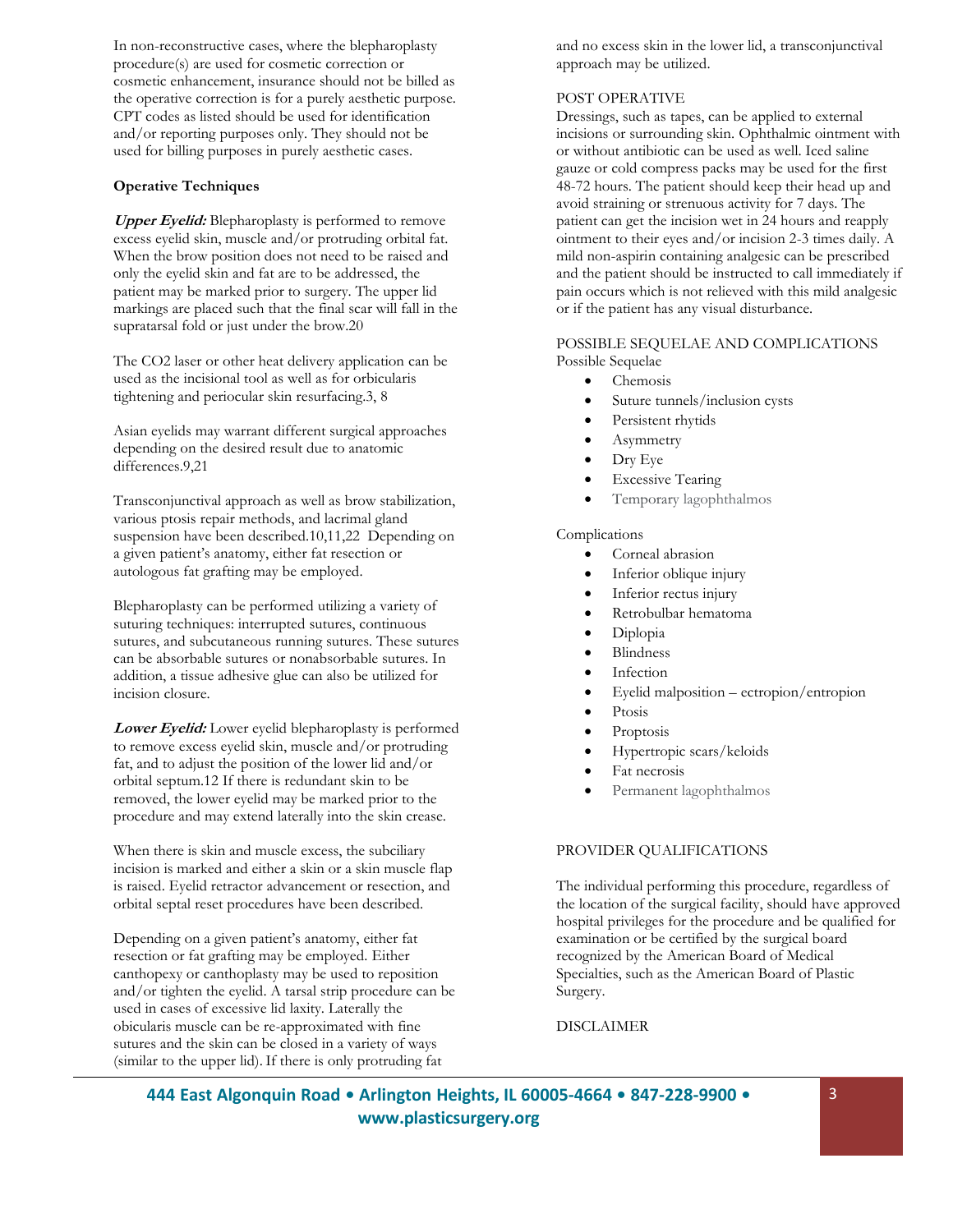Practice parameters are strategies for patient management, developed to assist physicians in clinical decision making. This clinical practice guideline/practice parameter, based on a thorough review of the scientific literature and relevant clinical experience, describes a range of generally acceptable approaches to diagnosis, management or prevention of specific diseases or conditions. This clinical practice guideline/practice parameter attempts to define principles of practice that should generally meet the needs of most patients in most circumstances.

However, this clinical practice guideline/practice parameter should not be construed as a rule, nor should it be deemed inclusive of all proper methods of care or exclusive of other methods of care reasonably directed at obtaining appropriate results. It is anticipated that it will be necessary to approach some patients' needs in different ways.

The ultimate judgment regarding the care of a particular patient must be made by the physician in light of all the circumstances presented by the patient, the diagnostic and treatment options available, and available resources.

This practice parameter is not intended to define or serve as the standard of medical care. Standards of medical care are determined on the basis of all the facts or circumstances involved in an individual case and are subject to change as scientific knowledge and technology advance and as practice patterns evolve. This clinical practice guideline/practice parameter reflects the state of knowledge current at the time of publication. Given the inevitable changes in the state of scientific knowledge and technology, periodic review, updating and revision will be done.

## CODING

| <b>Diagnosis</b>                               | $ICD-10$             |
|------------------------------------------------|----------------------|
| <b>Encounter for Cosmetic Surgery</b>          | Z41.1                |
| Dermatochalasis of right upper eyelid          | H <sub>0</sub> 2.831 |
| Dermatochalasis of right lower eyelid          | H <sub>0</sub> 2.832 |
| Dermatochalasis of right eye, unspecified      | H <sub>0</sub> 2.833 |
| Dermatochalasis of left upper eyelid           | H <sub>0</sub> 2.834 |
| Dermatochalasis of left lower eyelid           | H <sub>0</sub> 2.835 |
| Dermatochalasis of left eye, unspecified       | H <sub>0</sub> 2.836 |
|                                                |                      |
| Facial Nerve (Bell's) Palsy                    | G51.0                |
| Disorder of facial nerve, unspecified          | G51.9                |
| <b>Brow Ptosis</b>                             | L91.9                |
| Other localized visual field defect, right eye | H <sub>53</sub> .451 |
| Other localized visual field defect, left eye  | H53.452              |
| Other localized visual field defect, bilateral | H53.453              |

| Mechanical Ptosis of right eyelid<br>Mechanical Ptosis of left eyelid<br>Mechanical Ptosis of bilateral eyelids                                                                                                                                           | H <sub>0</sub> 2.411<br>H <sub>0</sub> 2.412<br>H <sub>0</sub> 2.413                                                    |
|-----------------------------------------------------------------------------------------------------------------------------------------------------------------------------------------------------------------------------------------------------------|-------------------------------------------------------------------------------------------------------------------------|
| Blepharophimosis, right upper eyelid<br>Blepharophimosis, right lower eyelid                                                                                                                                                                              | H <sub>0</sub> 2.521<br>H <sub>0</sub> 2.522                                                                            |
| Blepharophimosis, left upper eyelid                                                                                                                                                                                                                       | H <sub>0</sub> 2.524                                                                                                    |
| Blepharophimois, left lower eyelid                                                                                                                                                                                                                        | H02.525                                                                                                                 |
| Blepharochalasis right upper eyelid<br>Blepharochalasis right lower eyelid<br>Blepharochalasis right eye, unspecified eyelid<br>Blepharochalasis left upper eyelid<br>Blepharochalasis left lower eyelid<br>Blepharochalasis left eye, unspecified eyelid | H <sub>02.31</sub><br>H <sub>02.32</sub><br>H02.33<br>H <sub>0</sub> 2.34<br>H <sub>0</sub> 2.35<br>H <sub>0</sub> 2.36 |
| Congenital Ptosis<br>Congenital ectropion<br>Congenital entropion<br>Other congenital malformations of eyelid                                                                                                                                             | Q10.0<br>Q10.1<br>Q10.2<br>Q10.3                                                                                        |

Note: Specific CPT codes alone do not differentiate cosmetic from reconstructive procedures. Categorization of each procedure is to be distinguished by the presence or absence of specific signs and/or symptoms.

Prior authorization is always recommended.

| Procedure                                    | CPT Code |
|----------------------------------------------|----------|
| Blepharoplasty, lower eyelid;                | 15820    |
| With extensive herniated fat pad             | 15821    |
| Blepharoplasty, upper eyelid;                | 15822    |
| Excessive skin weighting down lid            | 15823    |
| Temporary closure of eyelids by suture       | 67875    |
| Repair of brow ptosis (supraciliary,         |          |
| Mid-forehead or coronal approach)            | 67900    |
| Repair of blepharoptosis; frontalis with     |          |
| suture or other material                     | 67901    |
| Frontalis with autologous fascial sling      | 67902    |
| Tarso levator resection or advancement       |          |
| internal approach                            | 67903    |
| Tarso levator resection or advancement       |          |
| External approach                            | 67904    |
| Superior rectus technique with fascial sling | 67906    |
| Conjunctivo-tarso-Muller's                   |          |
| Muscle-levator resection                     | 67908    |
|                                              |          |

#### REFERENCES

1. Bartley, G. B. Functional indications for upper and lower eyelid blepharoplasty. *Ophthalmology* 102: 693, 1995.